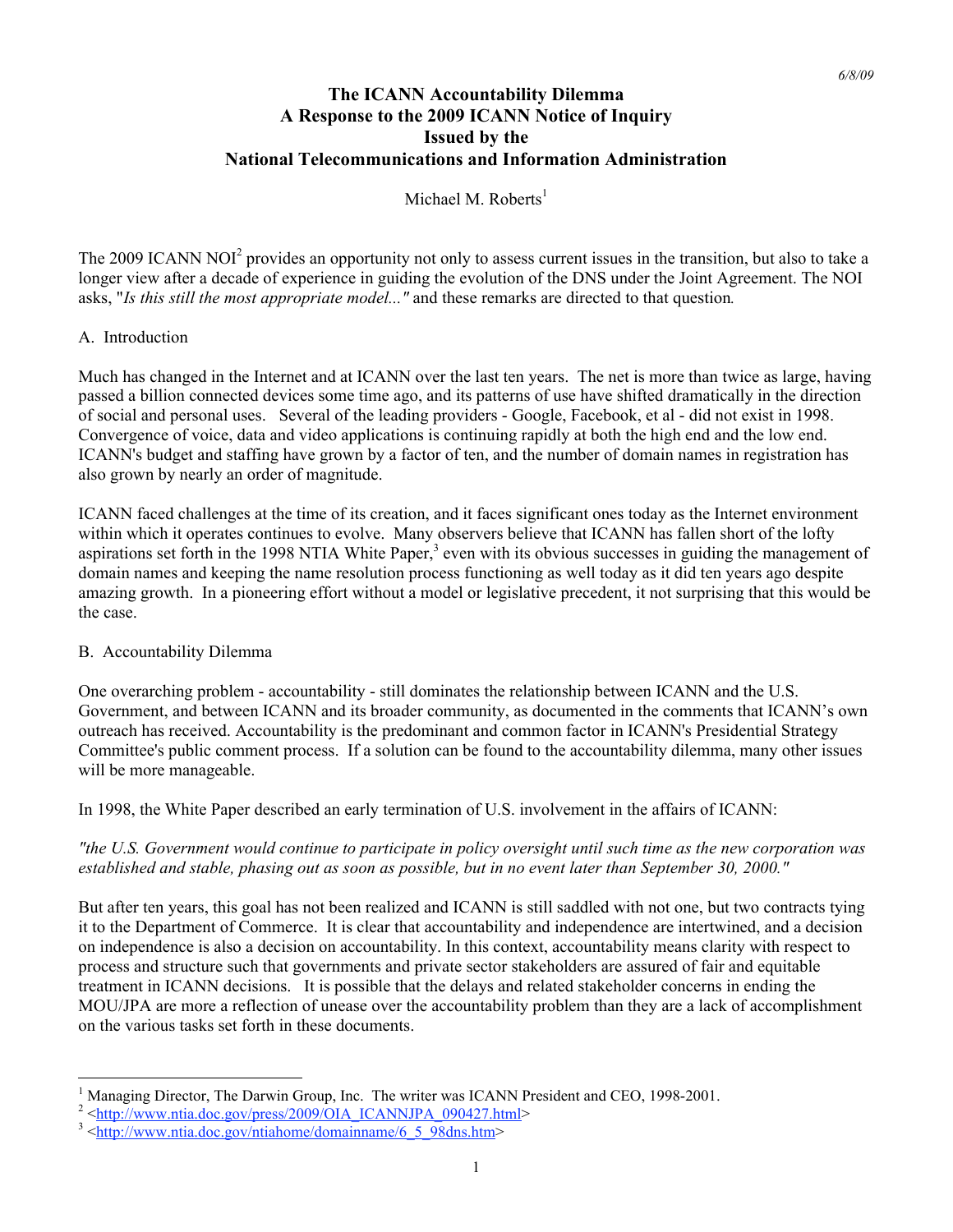## C. Rationales for Continued Involvement

A number of rationales have been offered for continued U.S. involvement, which has lasted ten years rather than the two years originally envisaged:

• the authors of the White Paper misjudged, or could not fully predict, the geopolitical environment in which ICANN would find itself over time;

• rapid changes in the Internet, and particularly in its security environment, have made the commitment to full independence infeasible;

- ICANN has not demonstrated the ability to satisfy its stakeholders on the subject of accountability;
- changes in U.S. domestic politics changed attitudes at the White House about ICANN independence.

It is likely that each of these points, to one degree or another, has influenced decisions by NTIA to extend the JPA and IANA agreements numerous times. Previous NOI responses have also supported JPA extensions. The question then arises, given the variety of views contained in these rationales, whether a single solution exists that would finally allow the U.S. government to retreat from oversight of ICANN.

One way to assess the current situation is to ask what conditions need to exist, going forward, for the White House and Congress to feel comfortable about granting independence to ICANN? A short list would include:

• the political, economic and operational environment of the Internet would have to be more stable and predictable than it is at present;

• the institutional foundations, quality of governance and structure for accountability within ICANN would need to be robust and accepted by the community;

• the principal stakeholders in ICANN, including national governments, would need to be confident that the time was right for ICANN independence.

Unfortunately, none of these conditions exists today, and it is not clear that any of them are progressing in the right direction.

### D. Stable Internet Environment

With regard to the environment of the Internet itself, a recent White House report<sup>4</sup> offers a sober assessment:

**The Nation is at a crossroads.** The globally-interconnected digital information and communications infrastructure known as "cyberspace" underpins almost every facet of modern society and provides critical support for the U.S. economy, civil infrastructure, public safety, and national security. This technology has transformed the global economy and connected people in ways never imagined. Yet, cybersecurity risks pose some of the most serious economic and national security challenges of the 21st Century. The digital infrastructure's architecture was driven more by considerations of interoperability and efficiency than of security. Consequently, a growing array of state and non-state actors are compromising, stealing, changing, or destroying information and could cause critical disruptions to U.S. systems... The United States faces the dual challenge of maintaining an environment that promotes efficiency,

innovation, economic prosperity, and free trade while also promoting safety, security, civil liberties, and privacy rights. It is the fundamental responsibility of our government to address strategic vulnerabilities in cyberspace and ensure that the United States and the world realize the full potential of the information technology revolution.

**The status quo is no longer acceptable.** The United States must signal to the world that it is serious about

<sup>&</sup>quot;Cyberspace Policy Review," <http://www.whitehouse.gov/assets/documents/Cyberspace\_Policy\_Review\_final.pdf>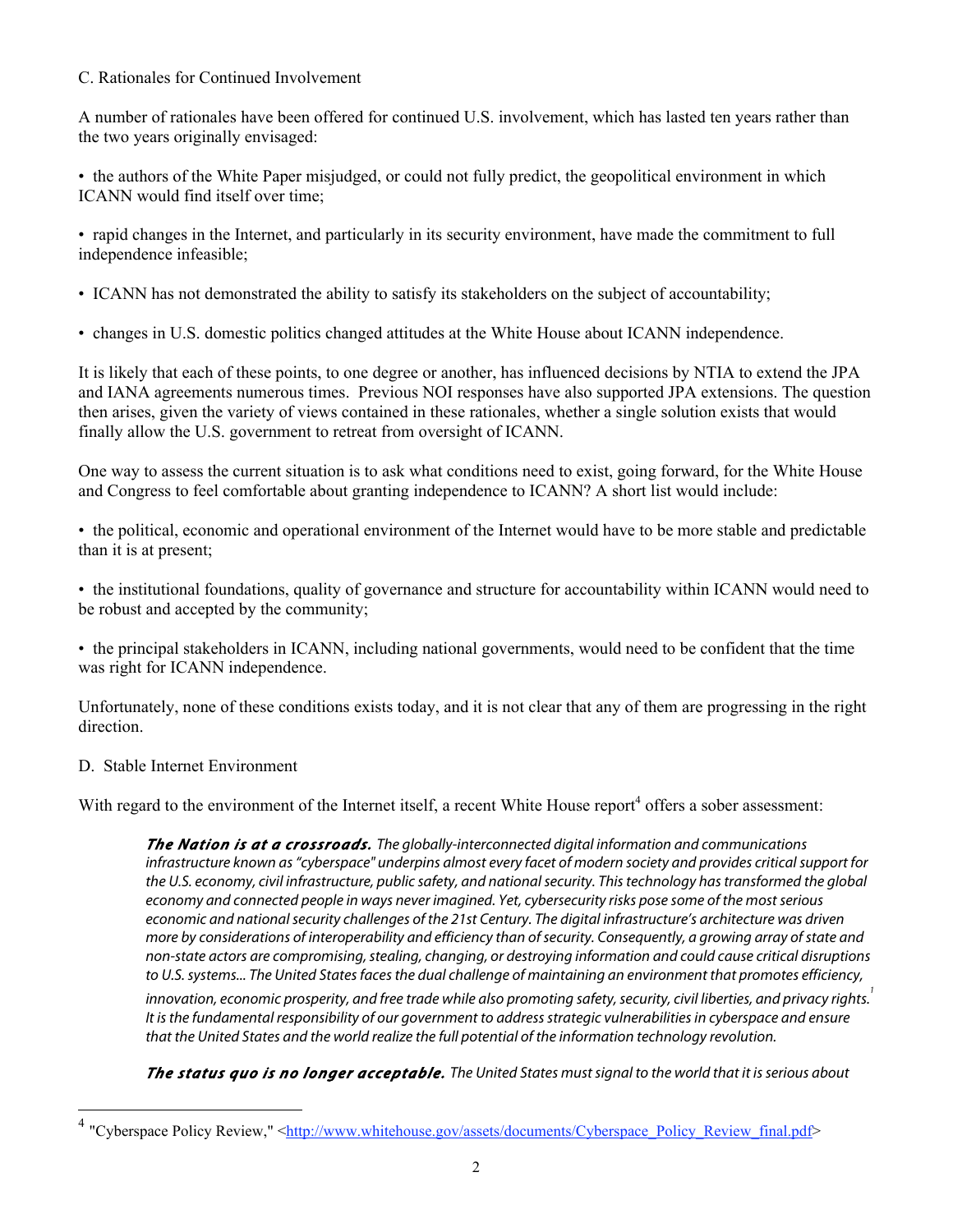addressing this challenge with strong leadership and vision. Leadership should be elevated and strongly anchored within the White House to provide direction, coordinate action, and achieve results. In addition, federal leadership and accountability for cybersecurity should be strengthened.

It goes without saying that the name and address systems of the Internet fall within the scope of the critical infrastructure concerns described above and that NTIA, along with other federal agencies, will be deeply involved with improvements in this area, including ICANN's potential contributions.

Recognizing that Internet security is a transnational effort, the report speaks to international cooperation:

# **Partner Effectively With the International Community**

International norms are critical to establishing a secure and thriving digital infrastructure. The United States needs to develop a strategy designed to shape the international environment and bring like-minded nations together on a host of issues, including acceptable norms regarding territorial jurisdiction, sovereign responsibility, and use of force. In addition, differing national and regional laws and practices—such as those laws concerning the investigation and prosecution of cybercrime; data preservation, protection and privacy; and approaches for network defense and response to cyber attacks—present serious challenges to achieving a safe, secure, and resilient digital environment. Addressing these issues requires the United States to work with all countries— including those in the developing world who face these issues as they build their digital economies and infrastructures—plus international bodies, military allies, and intelligence partners.

In the past decade, federal communications, infrastructure, and cybersecurity-related policies developed along multiple paths. A more integrated approach to policy formulation would ensure mutually reinforcing objectives and allow the United States to leverage its international opportunities with consistent, more effective positions. The United States should adopt an integrated approach to national interests across a range of substantive areas—including cybersecurity and the protection of free speech and other civil liberties—to develop consistent policies.

The conclusion of this report, and numerous others, is that the Internet, and especially its security aspects, are unstable and require strong new federal leadership to ensure that necessary improvements are designed and implemented. The White Paper did not adequately foresee the increasing importance of tending to these mounting security challenges, occasioned by a decade in which the Internet has evolved into an infrastructure extraordinarily critical to global economic prosperity and security while at the same time its vulnerabilities have been exploited for malicious ends.

# E. Robust ICANN Institutional Foundation and Governance

The interagency task force, which was given responsibility in 1997 for devising the means by which the Domain Name System would be privatized, found itself hemmed in on all sides by difficult U.S. political and legal constraints. As a result, ICANN has to this day an exceedingly flimsy legal foundation. The high water mark of lack of support for ICANN from NTIA was achieved in the following language in the White Paper:

## *"this policy statement is not a substantive rule, does not contain mandatory provisions and does not itself have the force and effect of law."*

While possibly not intended, this language, and other provisions of the White Paper, had the effect of weakening the perception of ICANN's authority and responsibility, especially overseas, where some of the nuances of domestic politics and U.S. bias toward free market solutions were not appreciated. Without receiving firm legal legitimacy from the U.S. Government, ICANN struggled in its efforts to help coordinate the many autonomous organizations that have a role in Internet operations. A number of important infrastructure organizations that must see ICANN as a reliable partner, including the regional address registries, the root server operators, the country code registries in Europe and elsewhere, and the Internet Engineering Task Force, adopted arms length relationships with ICANN that persist to this day and diminish the effectiveness of its work.

No other government in the developed world has attempted to exert leadership in an important area of Internet infrastructure with no relevant statutory basis. With a new administration and a new focus on White House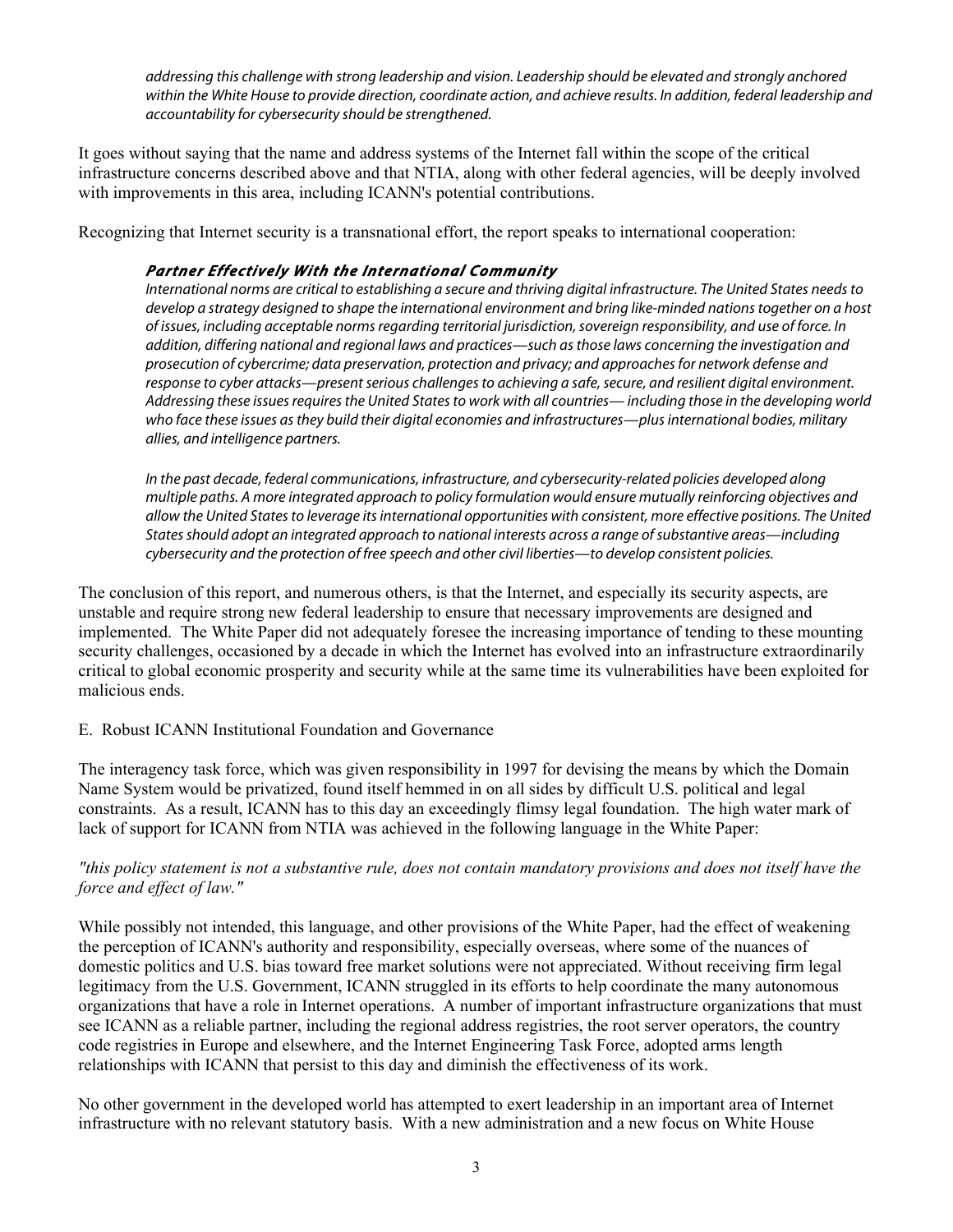leadership for critical infrastructure, a firmer legal basis for ICANN may be achievable. The recent cybersecurity report cited above makes the following statement:

The Administration should partner appropriately with Congress to ensure adequate law, policies, and resources are available to support the U.S. cybersecurity-related missions. Congress has demonstrated interest and bipartisan leadership regarding the cybersecurity-related needs of the Nation, and the Administration would benefit from Congressional knowledge and experience.

ICANN's efforts to self-create legitimacy have been effective only to a limited extent. Seeking to enhance its acceptability to its partner organizations as well as Internet users, it has repeatedly sought to develop a governance that is representative, transparent, and accountable, yet still allows effective discharge of its mission. It has undergone two rounds of "reform" since its inception and is currently in the midst of a review of Board functioning. These efforts have proven less than satisfying to both Internet users and to the other organizations involved in Internet coordination.

A fundamental issue these reforms have attempted to grapple with is the inability of any Internet organization, under current circumstances, to effectively represent the interests of several billion users without normal democratic mechanisms, e.g. membership and elections. After the captured Board election of 2000, ICANN retreated to an appointment process for Directors through the use of a Board Nominating Committee. Although conscientious Directors have thereby served on the Board, ICANN suffers from the perception in many quarters that it is undemocratic and unrepresentative. This is a structural difficulty that will not go away soon.

In short, political constraints of the 1990s ruled out ICANN receiving a firm legal basis at the beginning. Inherent practical difficulties have hobbled ICANN's efforts to self-generate its legitimacy. The result has been to severely undercut a key premise of the White Paper's roadmap for Internet coordination.

F. Stakeholder Confidence

*"ICANN's greatest strength, and its greatest weakness, is that it's different."* - Anon

The framework articulated in the White Paper resulted in the creation of a unique organization with a diverse set of constituencies and stakeholders. The government transferred to ICANN management of the previous DARPA responsibilities for Internet numbering and addressing, carried out by Jon Postel's IANA organization in California, along with the domain name registration supervision responsibilities carried out by Network Solutions in Virginia under contract to the National Science Foundation. The former was dominantly a non-commercial, public trust activity, while the latter was a highly profitable commercial activity attempting to cope with the extraordinary growth of the dot-com name registry and associated problems, particularly trademarks and cybersquatting. The government further burdened ICANN with an expectation that the new organization would find a bottom-up representation mechanism to replace the nominally top down structure of the research agency contracts.

As a result, ICANN's split personality has never fully satisfied any of its stakeholders. It's doubtful that in its present form that it ever will. ICANN has lacked a willingness to fully engage the broader business user communities, focusing primarily on its contracted registries and registrars. The civil society participants in ICANN have always felt that the organization has not stepped up to its public trust responsibilities, and have not only asked for more democracy but also actively sought a broader mission in which ICANN would address issues of economic development, human rights, etc. Many from the business user community support the public trust role, but strongly oppose extending ICANN into broader areas of Internet governance and development.

The domain name registry/registrar side of ICANN's stakeholder community, which also provides its \$60M per year financing through a fee on domain name registrations, has felt that the public interest equated to unreasonable restrictions on their current and future business activities.